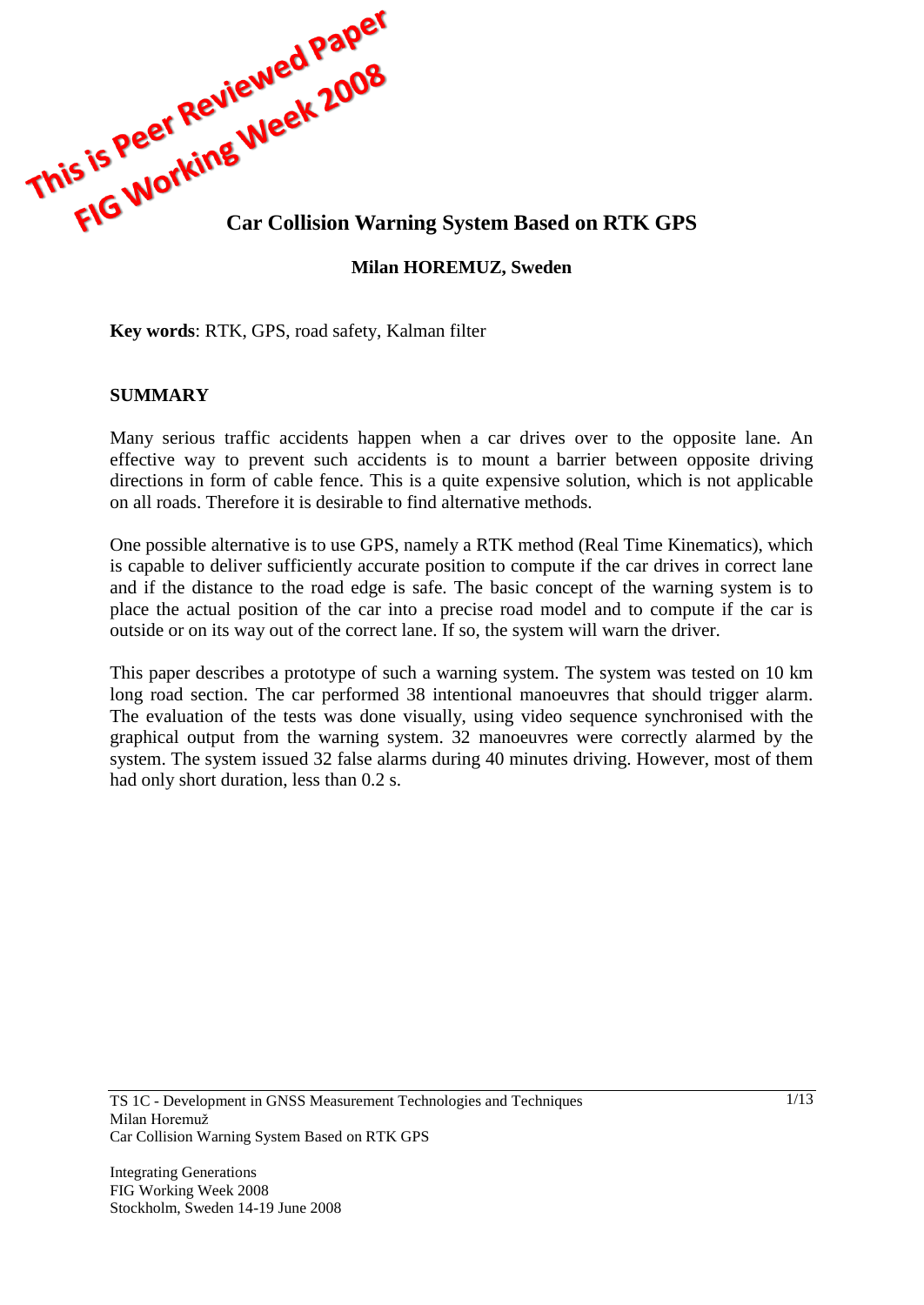# **Car Collision Warning System Based on RTK GPS**

### **Milan HOREMUZ, Sweden**

### **1. INTRODUCTION**

Many serious traffic accidents occur when a car drives over to the opposite lane. An effective way to prevent such accidents is to mount a barrier between lanes in form of cable fence. This is quite expensive solution, which is not applicable on all roads. Therefore it is desirable to find alternative methods.

One possibility is to use a collision avoidance system based on camera and radar sensors, which are available on the market, for example Barber and Clarke (1998), Jansson e. al (2002). Such systems use radar sensor to determine the range and relative velocity between the car and other objects. The camera with image analysis software can determine the position of the car relative to the lane painting. The collision avoidance systems are performing very well in avoiding collisions between cars travelling in the same lane and in the same direction. It is more difficult to handle the scenarios where the car is meeting another car travelling in opposite direction. In this case, the meeting car can be falsely identified as a collision object, especially in curves. The weakness of the camera sensor is weather and visibility dependency. For example the road edges cannot be reliably recognised from the images if there is snow coverage on the road.

In this paper we study the possibility use GPS, namely RTK method (Real Time Kinematics), which is today routinely used for machine guidance, for example Baertlein at. al. (2000). This method is capable to deliver sufficiently accurate position to compute if the car drives in correct lane and if the distance to the road edge is safe. The basic concept of the warning system is to place the actual position of the car into a precise road model and to compute if the car is outside or on its way outside the correct lane. If so, the system will warn the driver. The warning system consists of two components: a GPS receiver with RTK function and a computer with software that evaluates the position of the car relative to the road model and issues warning if the car is outside or is heading outside the correct lane. We named this system VSKTH (Varningssystem KTH). The prototype was tested with GPS receiver Trimble R7, which updates the position 20 times per second.

## **2. ANALYSIS AND SYSTEM SPECIFICATION**

### **2.1 Positioning sensor**

The warning system is built solely on GPS sensor with real time kinematics (RTK) functionality. It means that the receiver must be able to receive RTK corrections either via radio modem or via GSM modem. The corrections are generated by one or more reference receivers. The precision in horizontal position is according to the manufacturer's specification 10 mm + 1ppm, where ppm (parts per million) is distance dependent part of the error. It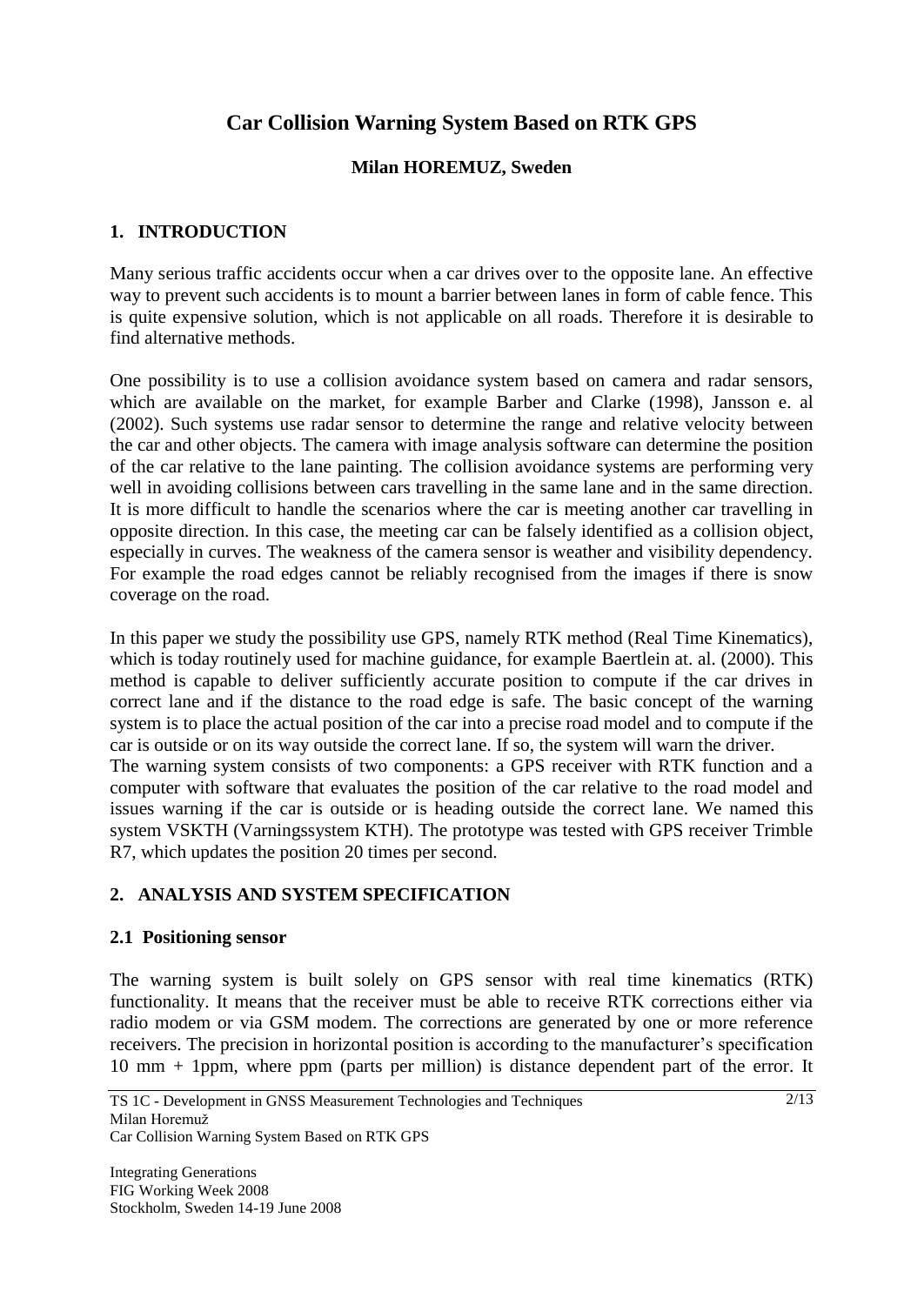expresses the growth of the positional error in millimetres per kilometre distance from reference station. This precision is valid for synchronized RTK mode. In this mode the GPS receiver waits for the corrections, which are generated with 1 Hz frequency. It means that the position is available only once per second with certain delay, which depends on the communication link between reference and roving receiver. The delay is in range of  $1 - 2$  s. In this application a higher update frequency and shorter delay is required. Therefore it is more suitable to use so called low-latency mode, in which the roving receiver uses "older" corrections to compute current position. In this way it is possible to compute position immediately after the roving receiver performs observations towards satellites. Today, there are receivers on the market with up to 20 Hz position update frequency. The drawback of this mode is lower precision: 20 mm  $+$  1 ppm. The position is delivered with delay 20 ms (Trimble 2003), which is caused by receiver's hardware and software; in the following text we will denote it as hardware delay HD.

How the delay and the update frequency affect the performance of the warning system? Generally we can state that the warning system can detect the change in the driving direction faster, if the sensor has higher update frequency and shorter delay. The system issues a warning based on the computed lateral distance  $d<sub>L</sub>$ ,  $d<sub>R</sub>$  between the car and the edge of the road – see Figure 1.



Figure 1. Dangerous zone, lateral distance d and error in course.

If the distance is less than a critical value dmin, then the car is in *dangerous zone*. The performance of the warning system depends on the ability to compute actual lateral distance *d*  and it depends on update frequency *f* and hardware delay *HD*. If we consider that we need at least one position update to compute the driving direction, then the total delay *TD*, i.e. difference between time of last known position and the time when the warning system computes and displays new position is given by: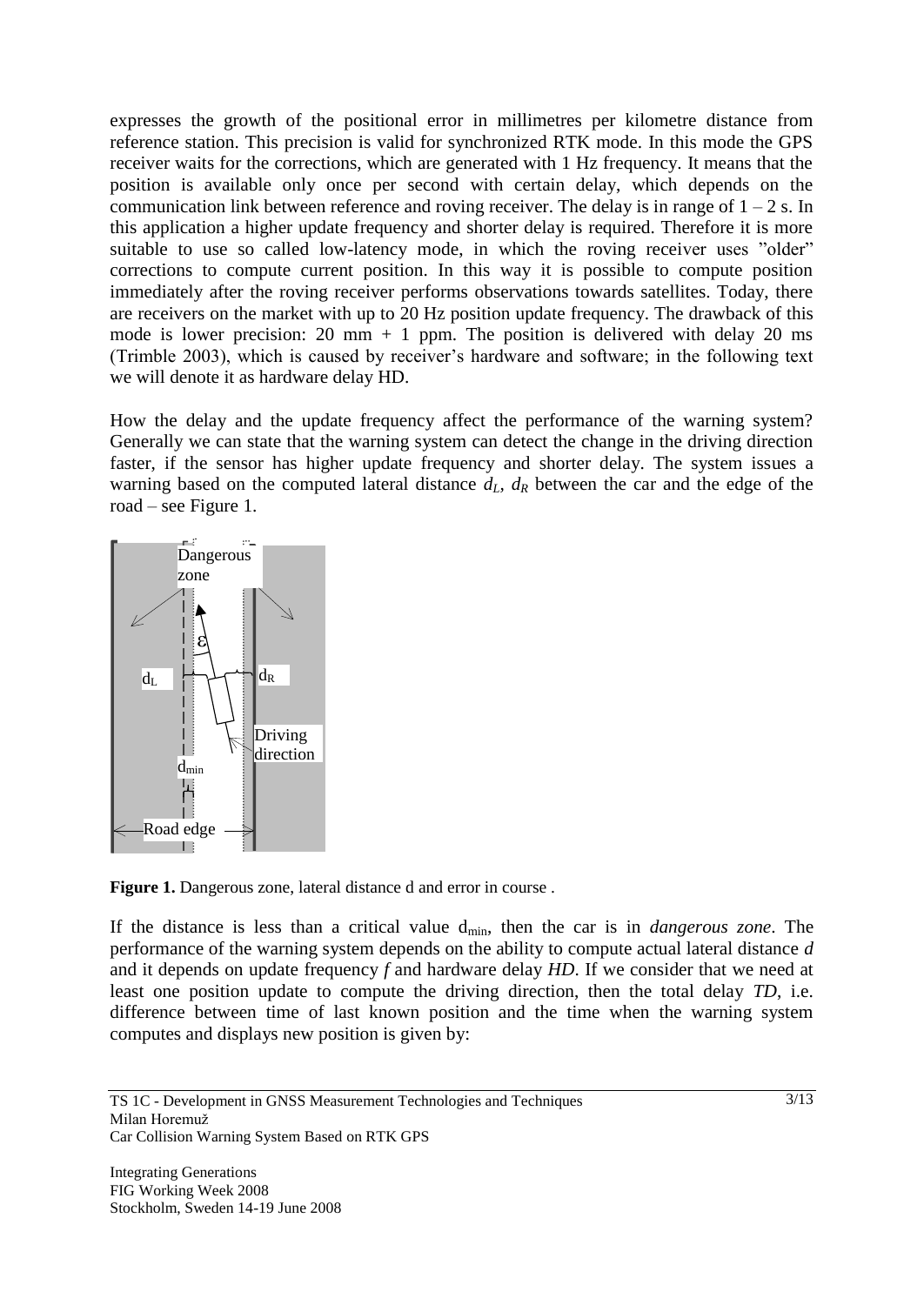$$
TD = \frac{1}{f} + HD
$$
 (1)

We can say that during time TD the motion of the car is not sensed and the lateral distance is changed by  $\Delta d$ .  $\Delta d$  depends on the velocity of the car, error in course  $\varepsilon$ , update frequency f and hardware delay  $HD$ . Table 1 lists numerical values of  $\Delta d$  computed for car velocity 90 km/h. These values can be used for choosing a suitable value for safety marginal  $d_{\text{min}}$ .

| Update frequency $\Delta d$ ( $\varepsilon = 1^{\circ}$ ) |                   | $\Delta d$ (ε = 2°) | $\Delta d$ ( $\epsilon = 5^{\circ}$ ) |
|-----------------------------------------------------------|-------------------|---------------------|---------------------------------------|
|                                                           | $\lceil m \rceil$ | [m]                 | [m]                                   |
| [Hz]                                                      |                   |                     |                                       |
|                                                           | 0.45              | 0.91                | 2.27                                  |
|                                                           | 0.10              | 0.21                | 0.52                                  |
| 10                                                        | 0.06              | 0.12                | 0.31                                  |
| 20                                                        | 0.04              | 0.08                | 0.20                                  |

**Table 1.** Values of Ad computed for velocity 90 km/h

### **2.2 Precision of GPS position**

Depending on availability of RTK corrections and the quality of GPS signals, there are four types of solution that a RTK GPS receiver can produce:

1. RTK fixed solution, expected precision is on cm-level. This solution is available only when uninterrupted GPS phase observations and RTK corrections are available.

2. RTK float solution, expected precision is on dm-level. This solution is typically available shortly after the start of the receiver or after the re-acquiring of GPS signal or RTK corrections.

3. DGPS solution, expected precision is 1 - 3 m. In this case the RTK corrections are available, but GPS signal is too weak to perform phase observations. This is usually the case when many of available satellites are behind the trees.

4. Autonomous solution, precision 10 - 20 m. This solution is generated, if the RTK corrections are not available.

### **2.3 Road model**

A precise road model is a prerequisite for correct functionality of the warning system. By road model we understand a database of coordinates of points that describe the geometry of road. Such database can be created by surveying discrete points along the road's edges or along the middle line. The method of surveying should guarantee sufficient accuracy; preferably below 0.15 m. Usually the existing databases are not accurate enough for this purpose. In the following text a section of the road between two surveyed points will be referred as *segment*.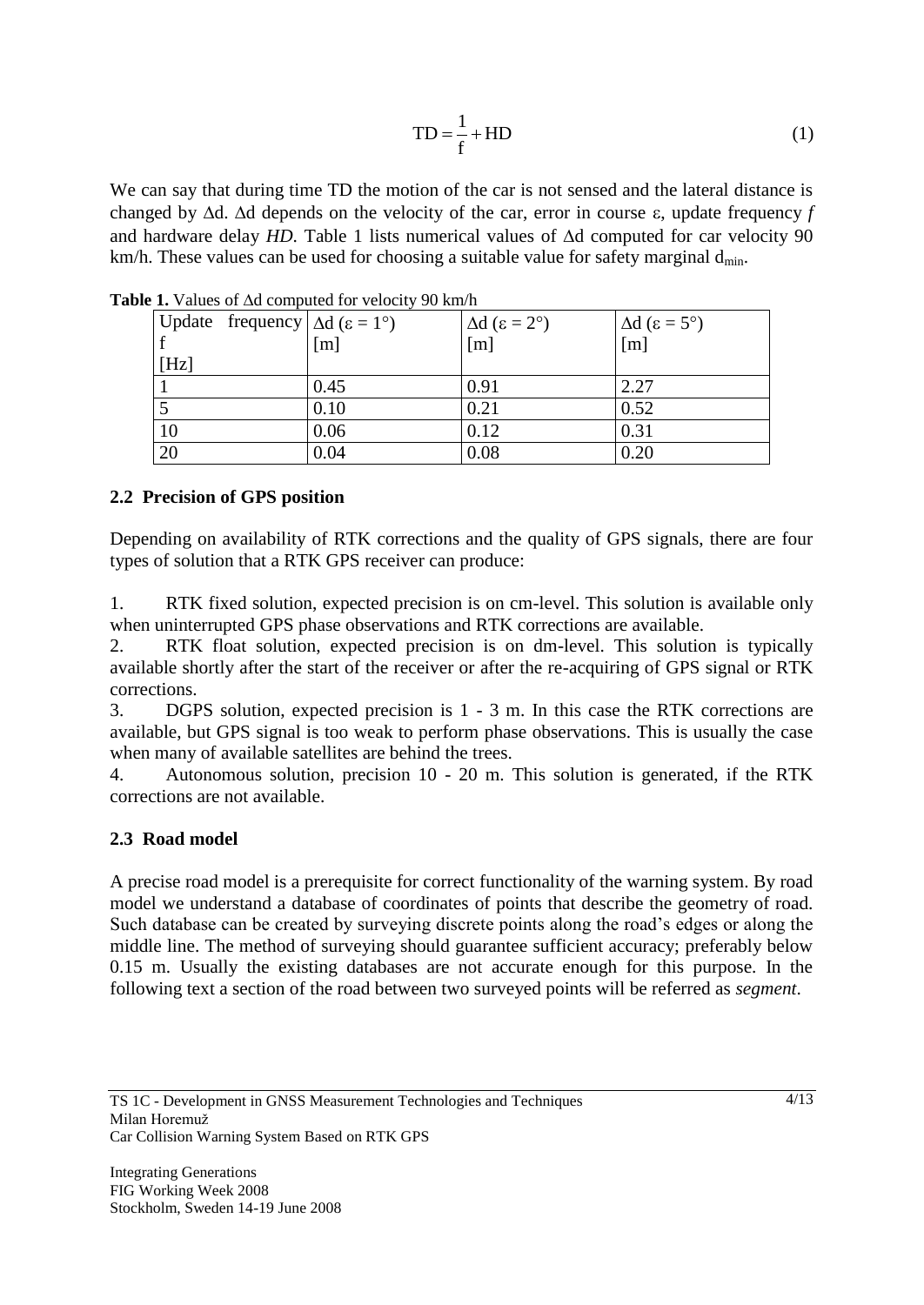### **3. KINEMATIC MODEL FOR POSITIONING**

Kalman filter seems to be the most appropriate tool for the computation of position, velocity and acceleration of the car in real time. We use PVA (position velocity acceleration) model to describe the motion of the car (Schwarz et. al. 1989). We have chosen this model, because we assume that the car undergoes just smooth motions, without any abrupt changes of acceleration and the driving direction. In this model, the kinematic state of the car is described by six parameters:

$$
\mathbf{x} = \begin{bmatrix} x & y & v_x & v_y & a_x & a_y \end{bmatrix}^T \tag{2}
$$

where

x, y are horizontal coordinates expressed in Swedish national reference system RT90  $v_x$ ,  $v_y$  are x and y components of velocity  $a_x$ ,  $a_y$  are x and y components of acceleration

A kinematic model can be generally written in linear form as:

$$
\dot{\mathbf{x}} = \mathbf{F}\mathbf{x} + \mathbf{G}\mathbf{u} \tag{3}
$$

where **F** is dynamic matrix, which in case of PVA model takes following form:

$$
\mathbf{F} = \begin{bmatrix} 0 & 0 & 1 & 0 & 0 & 0 \\ 0 & 0 & 0 & 1 & 0 & 0 \\ 0 & 0 & 0 & 0 & 1 & 0 \\ 0 & 0 & 0 & 0 & 0 & 1 \\ 0 & 0 & 0 & 0 & 0 & 0 \\ 0 & 0 & 0 & 0 & 0 & 0 \end{bmatrix}
$$
(4)  

$$
\mathbf{G} = \begin{bmatrix} 0 & 0 \\ 0 & 0 \\ 0 & 0 \\ 0 & 0 \\ 1 & 0 \\ 0 & 1 \end{bmatrix}, \quad \mathbf{u} = \begin{bmatrix} \omega_{\text{ax}} \\ \omega_{\text{ax}} \end{bmatrix}
$$
(5)

**G** is a shaping matrix and **u** is a vector of random acceleration with covariance matrix

$$
\mathbf{Q} = \mathbf{E} \big[ \mathbf{u} \big( s \big) \mathbf{u}^{T} \big( t \big) \big] = \begin{bmatrix} q_{ax} & 0 \\ 0 & q_{ay} \end{bmatrix} . \tag{6}
$$

 $\frac{5}{13}$ 

TS 1C - Development in GNSS Measurement Technologies and Techniques Milan Horemuž Car Collision Warning System Based on RTK GPS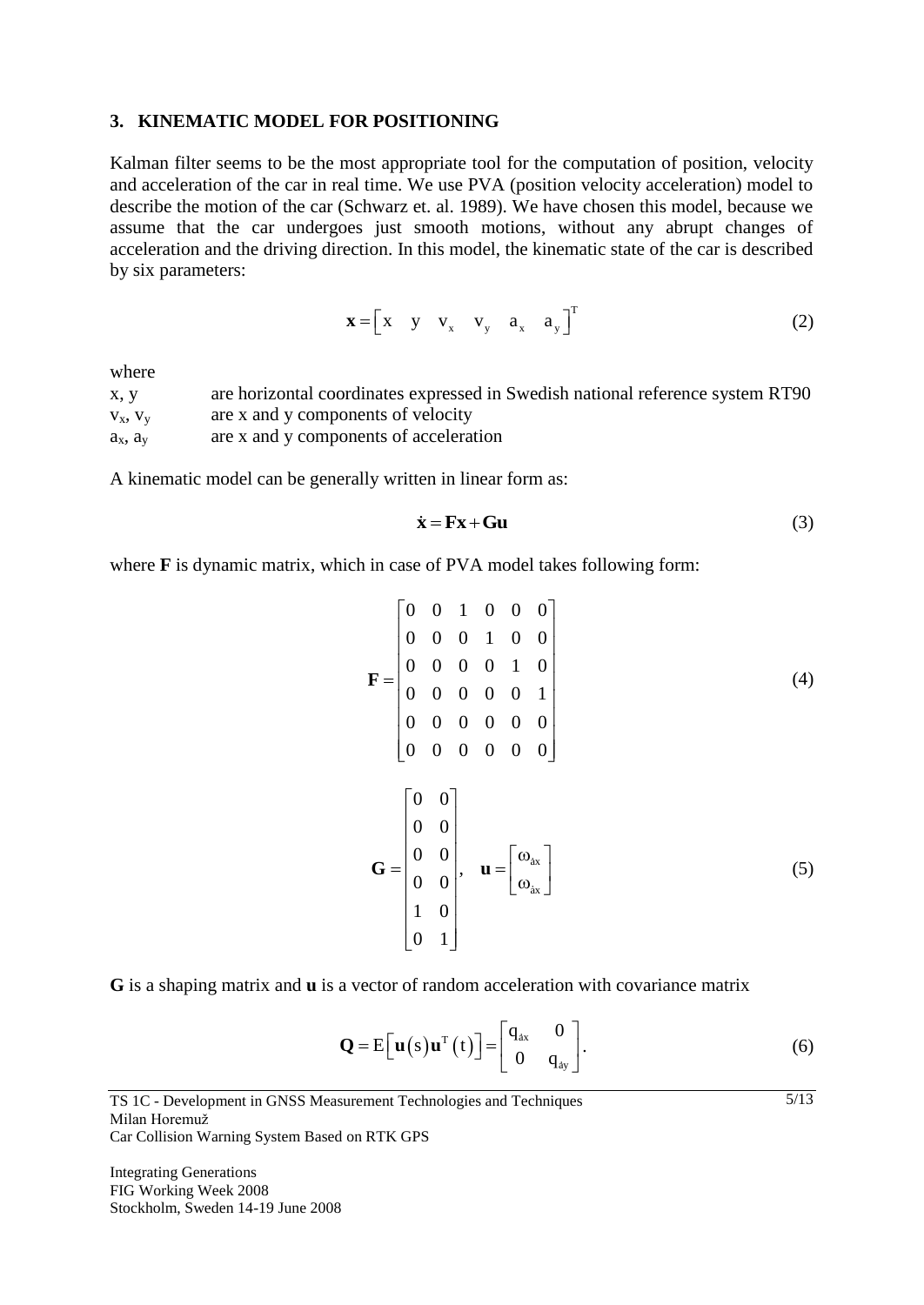The choice of the numerical values of q in matrix **Q** determines the weight of the predicted parameters **x.** In other words, matrix **Q** expresses the degree of correctness of the PVA model. Value  $q = 0$  means that we assume perfect conformance of the model with reality. If we set too low values of q, then there is a risk that the system will detect the change of the driving direction with larger time delay. For this reason we used relatively high, empirically determined value  $q = 0.1 \text{ m}^2 \text{s}^{-3} \text{Hz}^{-1/2}$ . By doing so, the filter relays more on the current observation and the computed trajectory of the car will not be as smooth as it would be using smaller values of q.

We used standard Kalman filter formulation described in Brown (1992) with the following steps:

1. Initialisation: estimation of starting values for position, velocity, acceleration and their covariance matrix. We use three consequent measured positions  $(x_1, y_1, \ldots, x_3, y_3)$  for the computation of these values:

$$
\mathbf{x}_0 = \begin{bmatrix} x_3 & y_3 & \frac{x_3 - x_2}{\Delta t} & \frac{y_3 - y_2}{\Delta t} & \frac{x_3 - 2x_2 + x_1}{\Delta t^2} & \frac{y_3 - 2y_2 + y_1}{\Delta t^2} \end{bmatrix}^T
$$
(7)

$$
\mathbf{Q}_{x,0} = \text{diag}\left(\sigma_x^2 \quad \sigma_y^2 \quad \frac{2\sigma_y^2}{\Delta t^2} \quad \frac{2\sigma_y^2}{\Delta t^2} \quad \frac{4\sigma_x^2}{\Delta t^4} \quad \frac{4\sigma_y^2}{\Delta t^4}\right) \tag{8}
$$

2. Prediction:

$$
\mathbf{x}_{k} = \mathbf{T} \mathbf{x}_{k-1}, \quad \mathbf{Q}_{x,k} = \mathbf{T} \mathbf{Q}_{x,k-1} \mathbf{T}^{T} + \mathbf{Q}_{k}
$$
(9)

3. Computation of gain matrix:

$$
\mathbf{K}_{k} = \mathbf{Q}_{x,k} \mathbf{H}_{k}^{T} \left[ \mathbf{R}_{k} + \mathbf{H}_{k} \mathbf{Q}_{x,k} \mathbf{H}_{k}^{T} \right]^{-1}
$$
(10)

4. Update state vector using measurements from current epoch:

$$
\hat{\mathbf{x}}_{k} = \mathbf{x}_{k} + \mathbf{K}_{k} \left[ \mathbf{L}_{k} - \mathbf{H}_{k} \mathbf{x}_{k} \right]
$$
 (11)

Store state variables for the next epoch:

$$
\mathbf{x}_{k} = \hat{\mathbf{x}}_{k} \tag{12}
$$

 $6/13$ 

5. Update covariance matrix:

$$
\hat{\mathbf{Q}}_{x,k} = [\mathbf{I} - \mathbf{K}_k \mathbf{H}_k] \mathbf{Q}_{x,k}
$$
\n(13)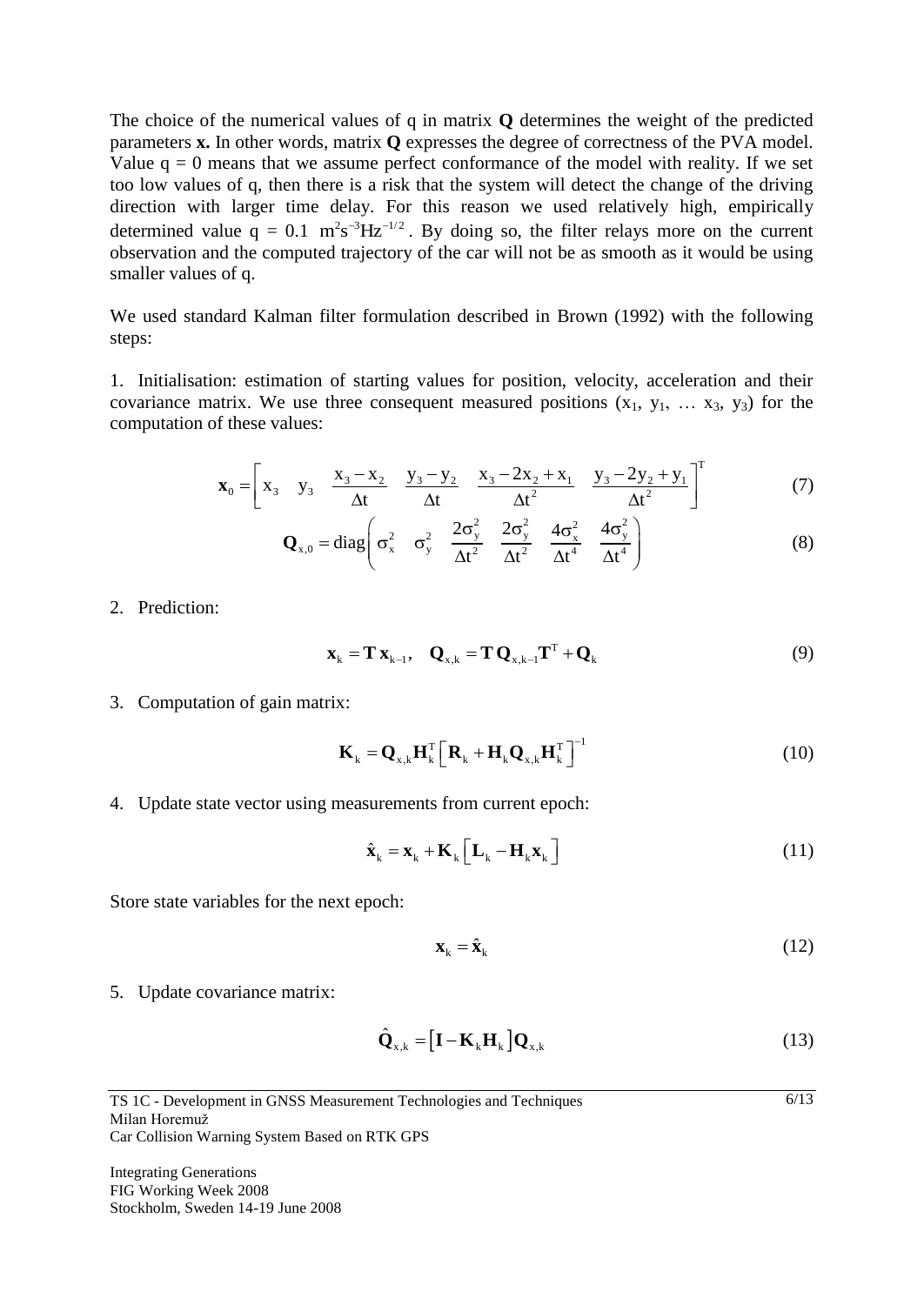Store covariance matrix for next epoch:

$$
\mathbf{Q}_{x,k} = \hat{\mathbf{Q}}_{x,k} \tag{14}
$$

Steps 2 to 5 are repeated for everey new GPS observation. Symbol (^) denotes the optimum estimate and subscript k denotes epoch number. **T** is transition matrix that can be obtained by solving the differential equation (3):

$$
\mathbf{T} = e^{\mathbf{F} \cdot \Delta t} = \begin{bmatrix} 1 & 0 & \Delta t & 0 & \Delta t^2 / 2 & 0 \\ 0 & 1 & 0 & \Delta t & 0 & \Delta t^2 / 2 \\ 0 & 0 & 1 & 0 & \Delta t & 0 \\ 0 & 0 & 0 & 1 & 0 & \Delta t \\ 0 & 0 & 0 & 0 & 1 & 0 \\ 0 & 0 & 0 & 0 & 0 & 1 \end{bmatrix}
$$
(15)

t is time interval between GPS observations. **L** denotes vector of observations, i.e. horizontal coordinates expressed in national reference system:

$$
\mathbf{L}_{k} = \begin{bmatrix} x & y \end{bmatrix}^{\mathrm{T}} \tag{16}
$$

**R** is covariance matrix of observations:

$$
\mathbf{R} = \begin{bmatrix} \sigma_x^2 & 0 \\ 0 & \sigma_y^2 \end{bmatrix} \tag{17}
$$

The elements of this matrix are available together with the coordinates from GPS receiver. **H** is design matrix that relates state vector with observations:

$$
\mathbf{H} = \begin{bmatrix} 1 & 0 & 0 & 0 & 0 & 0 \\ 0 & 1 & 0 & 0 & 0 & 0 \end{bmatrix}
$$
 (18)

 $\mathbf{Q}_k$  is covariance matrix of  $\mathbf{w}_k$  given by:

$$
\mathbf{w}_{k} = \int_{k}^{k+1} \mathbf{T}_{k+1,\tau} \mathbf{G}_{\tau} \mathbf{u}_{\tau} d\tau
$$
 (19)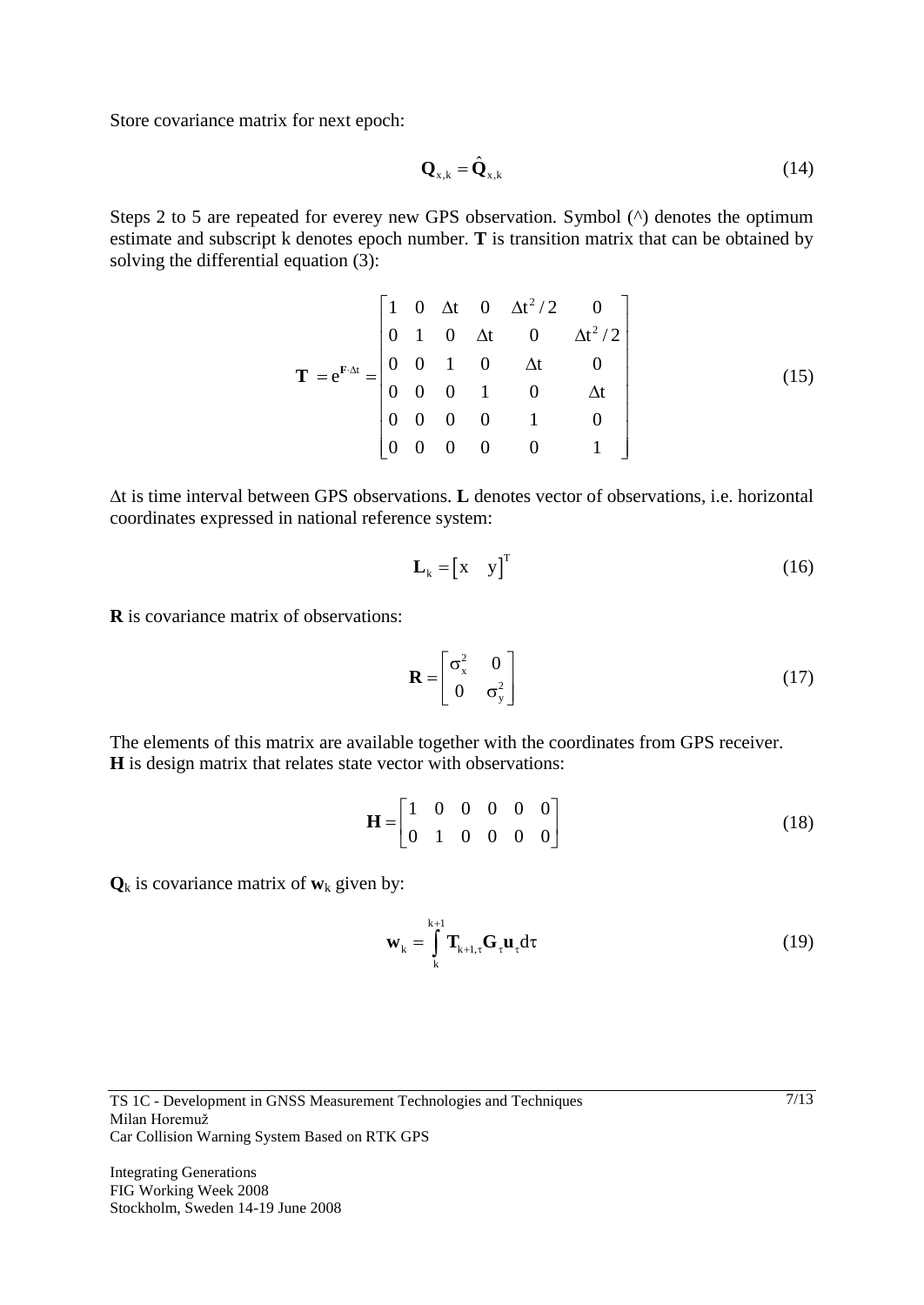$$
\mathbf{Q}_{k} = E\Big[\mathbf{w}_{k}\mathbf{w}_{k}^{\mathrm{T}}\Big] = \left[ \begin{array}{cccccc} \Delta t^{5}q_{i x}^{-}/20 & 0 & \Delta t^{4}q_{i x}^{-}/8 & 0 & \Delta t^{3}q_{i x}^{-}/6 & 0 \\ 0 & \Delta t^{5}q_{i y}^{-}/20 & 0 & \Delta t^{4}q_{i y}^{-}/8 & 0 & \Delta t^{3}q_{i y}^{-}/6 \\ \Delta t^{4}q_{i x}^{-}/8 & 0 & \Delta t^{3}q_{i x}^{-}/3 & 0 & \Delta t^{2}q_{i x}^{-}/2 & 0 \\ 0 & \Delta t^{4}q_{i y}^{-}/8 & 0 & \Delta t^{3}q_{i y}^{-}/3 & 0 & \Delta t^{2}q_{i y}^{-}/2 \\ \Delta t^{3}q_{i x}^{-}/6 & 0 & \Delta t^{2}q_{i x}^{-}/2 & 0 & q_{i x} \Delta t & 0 \\ 0 & \Delta t^{3}q_{i y}^{-}/6 & 0 & \Delta t^{2}q_{i y}^{-}/2 & 0 & q_{i y} \Delta t \end{array} \right] (20)
$$

#### **4. DESCRIPTION OF ALGORITHM**

The software reads in position from GPS receiver, finds the segment in the road model and computes the distance to the road edges. If the distance is shorter than critical value  $d_{min}$ , then the system triggers alarm "*In dangerous zone*". The GPS position is then used to update state vector using the above-described Kalman filter and predicted position (3 s ahead) is computed. If this predicted position falls into the dangerous zone, the alarm "*Heading into dangerous zone*" is triggered. In the next step, the software computes the difference between the direction of the road and computed direction of velocity vector. If this difference is statistically larger than zero, then alarm "Wrong course" is triggered.

#### **5. TEST SETUP**

We tested the warning system on road number 68, approximately 10 km stretch between cities Horndal och Hästbo, located 150 km west from Stockholm. This part of the road was surveyed by mobile mapping system Visimind, which is based on combination of GPS, inertial navigation and digital camera sensors. The standard error of surveyed coordinates is 15 cm. The result from this surveying was a list of coordinates of points on the middle line and the width of the road. The distance between surveyed points was 10 m on straight sections and 5 m in curves.

During this experiment we used GPS receiver Trimble R7 with antenna Zephyr placed on the roof of the car – see Figure 2.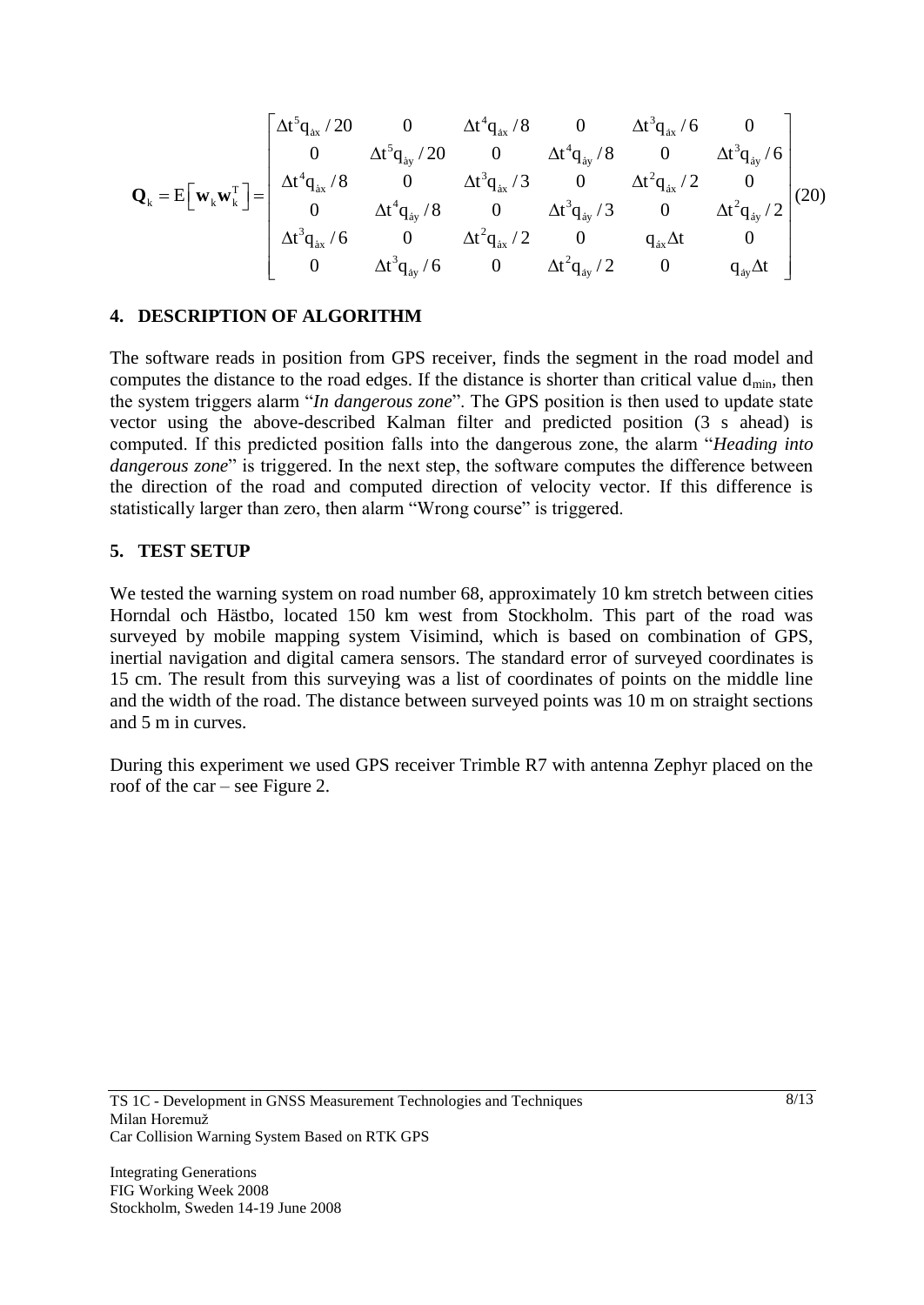

**Figure 2.** GPS receiver and antenna mounted on the roof of the car.

We drove the stretch several times with speed up to 90 km/h. We performed intentionally several manoeuvres (38) that should trigger warnings, like overtaking and turning towards road edge. Altogether we collected data from 40 minutes of driving. To be able to evaluate the performance of the warning system, we placed a video camera inside the car. Using sound signals generated by the software we could synchronize the video with the graphical output from the system – see Figure 3.

The analysis of the results was performed by visual inspection of the synchronised video. We counted:

- How many false alarms were triggered, i.e the car was not in dangerous zone nor heading there and the system issued an alarm.

How many correct alarms were triggered.

How many times no alarm was triggered when the car was in or heading into dangerous zone

The number of satellites and their geometry varied during the test-driving. During 96% of the total driving time, four or more satellites were available and during 76% of time the PDOP was better than 8. In the following analysis we disregard the situations when less then 4 GPS satellites were available.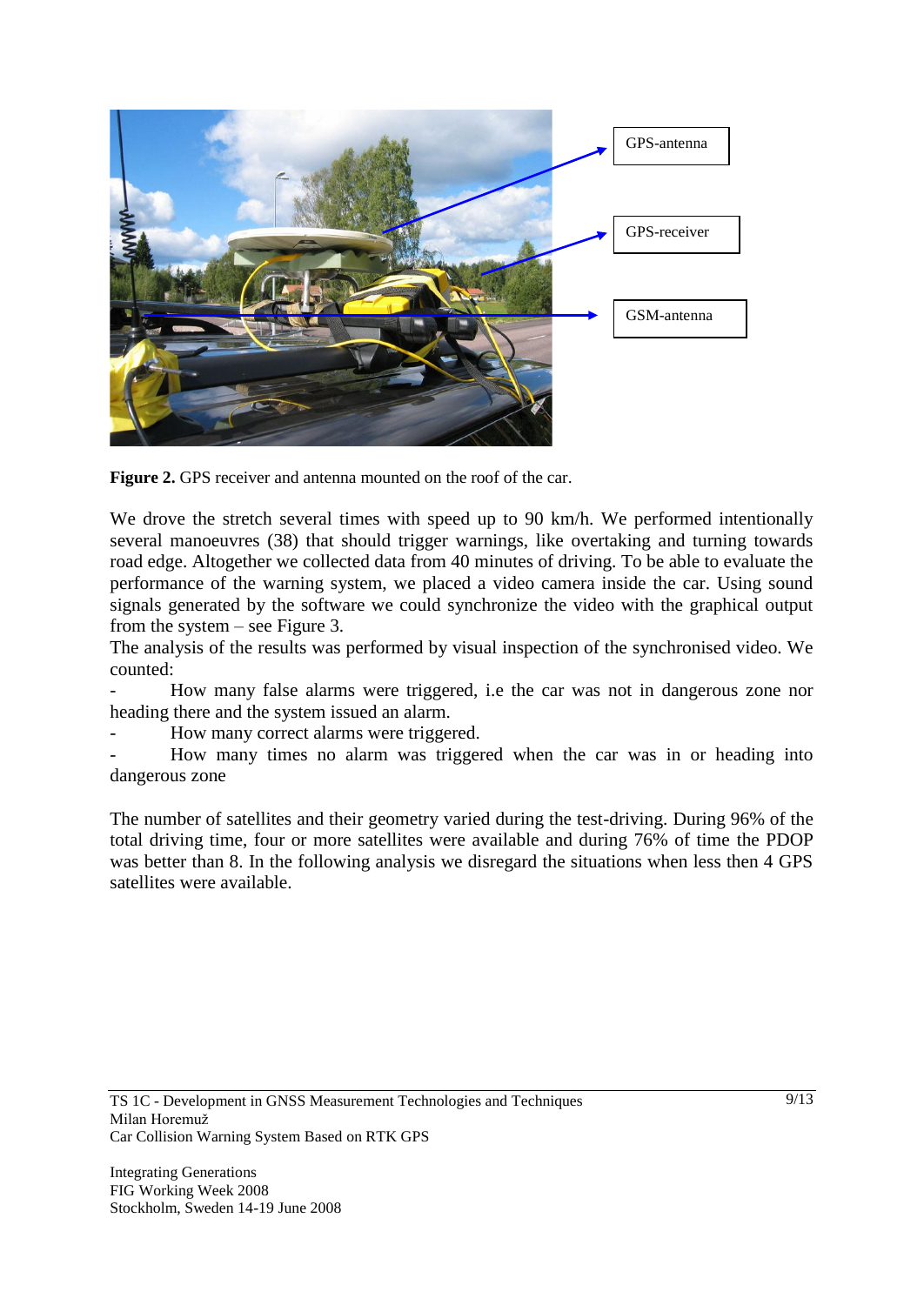

Figure 3. Output from the warning system synchronised with video.

### **6. TEST RESULTS**

#### **6.1 False alarms**

In total there were 32 false alarms triggered during 40 minutes driving, but most of them (21) had very short duration – only 0.2 s. Figure 4 shows the duration of all false alarms. Most of the false alarms occured with autonoumos solution and with high PDOP value. If we take away all 0.2 s long false alarms and those alarms triggerd when PDOP is larger than 10, then only four false alarms are left. All these four alarms have duration 0.4 s and are of type "*Heading into dangerous zone*".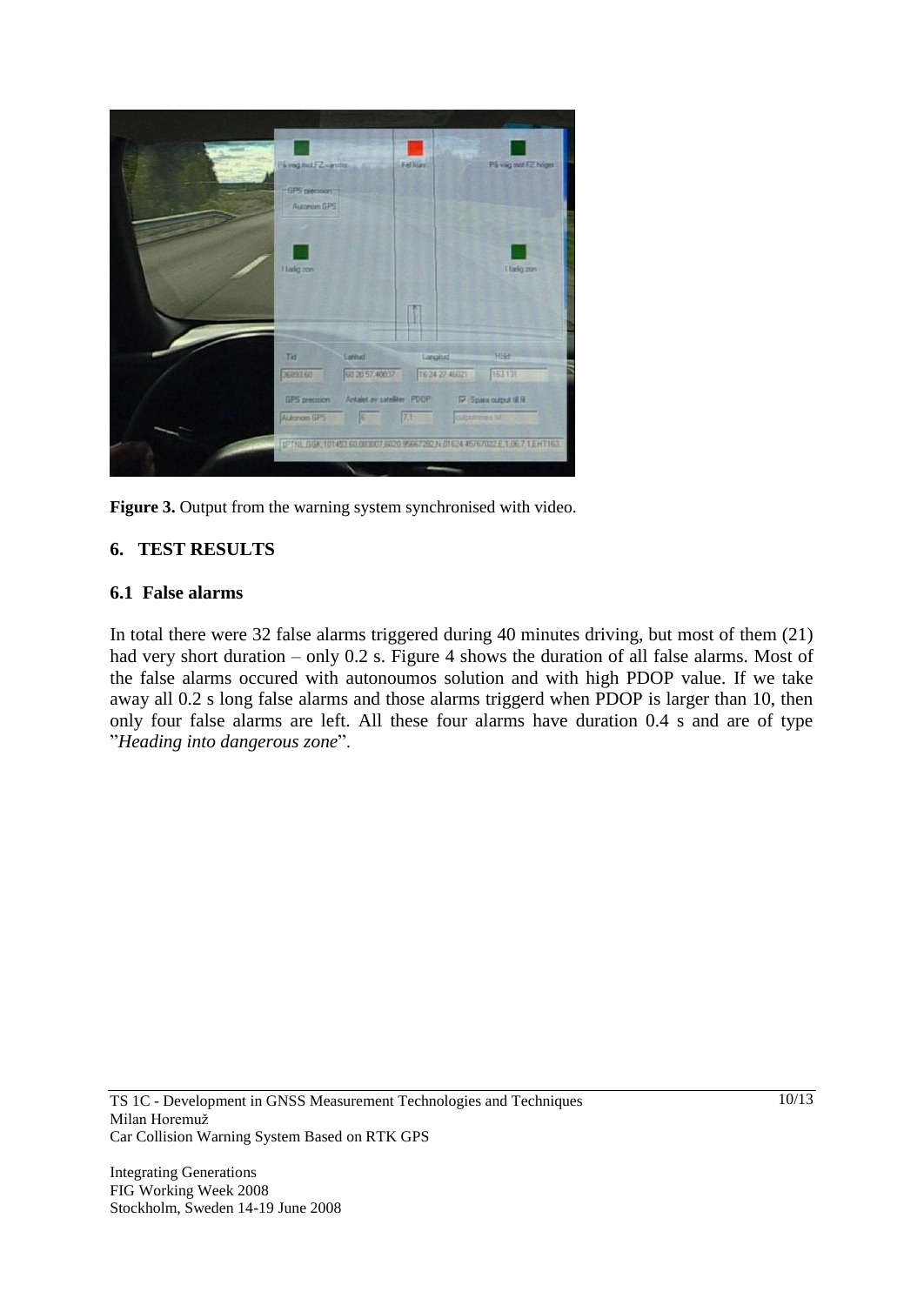

**Figure 4.** Duration of false alarms

#### **. 6.2 Correct alarms**

During test-driving we did 38 different manoeuvres that should trigger an alarm. In 32 cases the alarm was issued correctly and in 6 manoeuvres no alarm was triggered. This happened with autonomous (4x) and DGPS (2x) solution. In all these 6 manoeuvres the system showed the position of the car correctly, i.e. in dangerous zone, but the alarm was not triggered because of low precision of the GPS solutions. System issues an alarm only if the car is in dangerous zone with 99% probability. Figure 5 shows the type of GPS solution when the correct alarms were triggered.



**Figure 5.** Type of solution when correct alarms were triggered.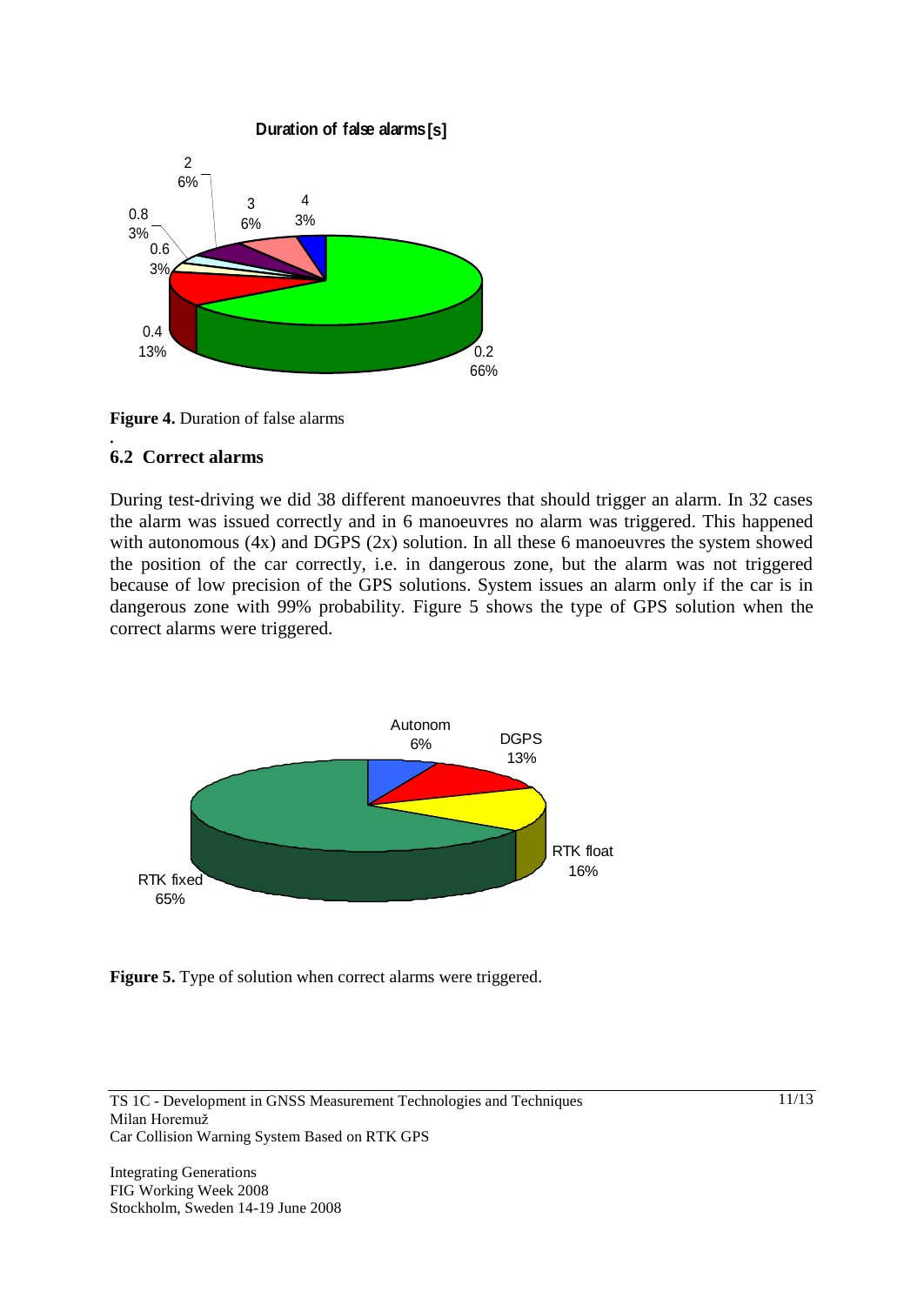### **7. CONCLUSIONS**

Based on the analysis of the test-driving, we can conclude that the system works satisfactory if RTK float or RTK fixed solution is available. This is usually the case in open areas outside the cities. When driving in urban areas, the signals from satellites are often interrupted or blocked by obstacles.

During our test the system issued quite many false alarms, which can be disturbing for driver. Most of these alarms were of type "*Heading into dangerous zone*" and "*Wrong course*". We have shown that the number of the false alarms can be decreased significantly, if the alarm is issued only in the case when it is computed during time period longer than 0.2 s. Another reason for false alarms was bad satellite geometry, i.e. large PDOP, so it is necessary to weight down the observations with large PDOP.

Our test showed that the autonomous solution has better precision than expected. If PDOP value was less than 8, the system showed correct position of the car relative to the road edges. Even during manoeuvres the computed position was in very good agreement with real position of the car.

Despite of very promising results shown by our test, currently there are limitations that prevent broader use of such system. First of all, in many countries, including Sweden, the precision of existing road models is not sufficient for this purpose. Secondly, the price of RTK GPS receivers is high. This is because of relatively small user group of such receivers. But it can be assumed that the price will decrease with increasing number of users. Another issue is availability of RTK corrections. Currently there are just limited areas covered by such corrections but it can be assumed that the coverage will grow as the demand for this service is also growing.

Since the purpose of this project was to study feasibility of using GPS as a sensor in the warning system, we did not address all issues connected to practical implementation of the system, like integrity and reliability of GPS, detection of sensor failures, the form of alarm suitable for driver, etc. It should be also pointed out that GPS has its advantages and limitations. This is statement is true for other navigation sensors as well. Therefore it would be beneficial to add other complementing sensors that can provide positional information when the GPS solution ids not available.

### **8. LIST OF ABBREVIATIONS**

| <b>GSM</b> | Global System for Mobile communications |
|------------|-----------------------------------------|
|------------|-----------------------------------------|

- f position update frequency
- HD hardware delay
- TD total delay

PDOP Positional Dilution of Precision, a number that describes the effect of satellites geometry on the positioning precision. The lower PDOP is the better precision is expected. Usually a value below 8 is acceptable.